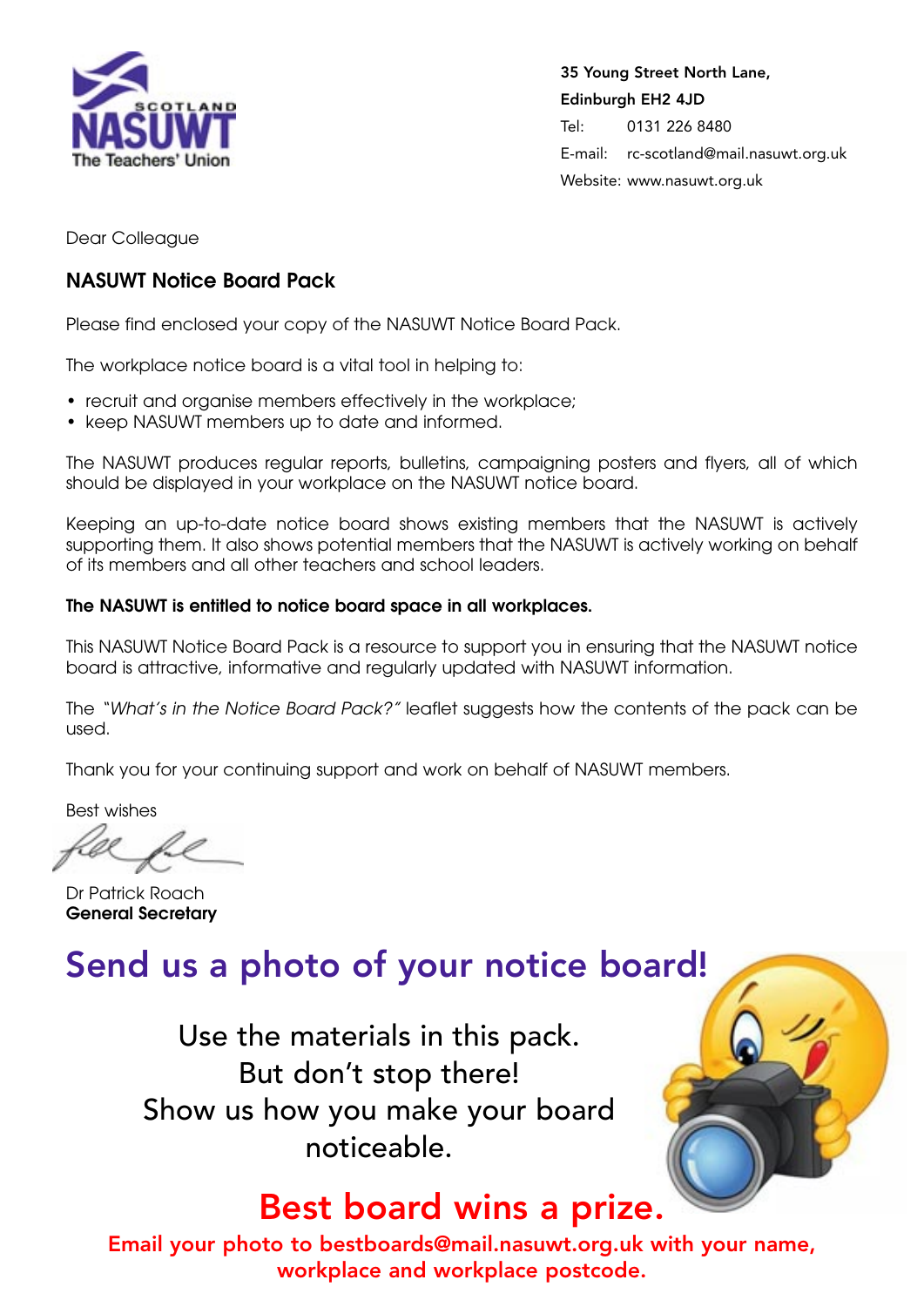

# **whats in the notice board pack**? **<sup>l</sup>**



### **Notice Board Header**

Display this to denote the NASUWT notice board. The NASUWT is entitled to notice board space in all workplaces.



### **Union Meeting Poster**

Use this to publicise to members in your workplace NASUWT meetings being held either in the workplace or called by the NASUWT Local Association.



### **NASUWT Contact Details**

Display this on the NASUWT notice board to ensure members have easy access at all times to the contact number for the NASUWT Scotland Centre.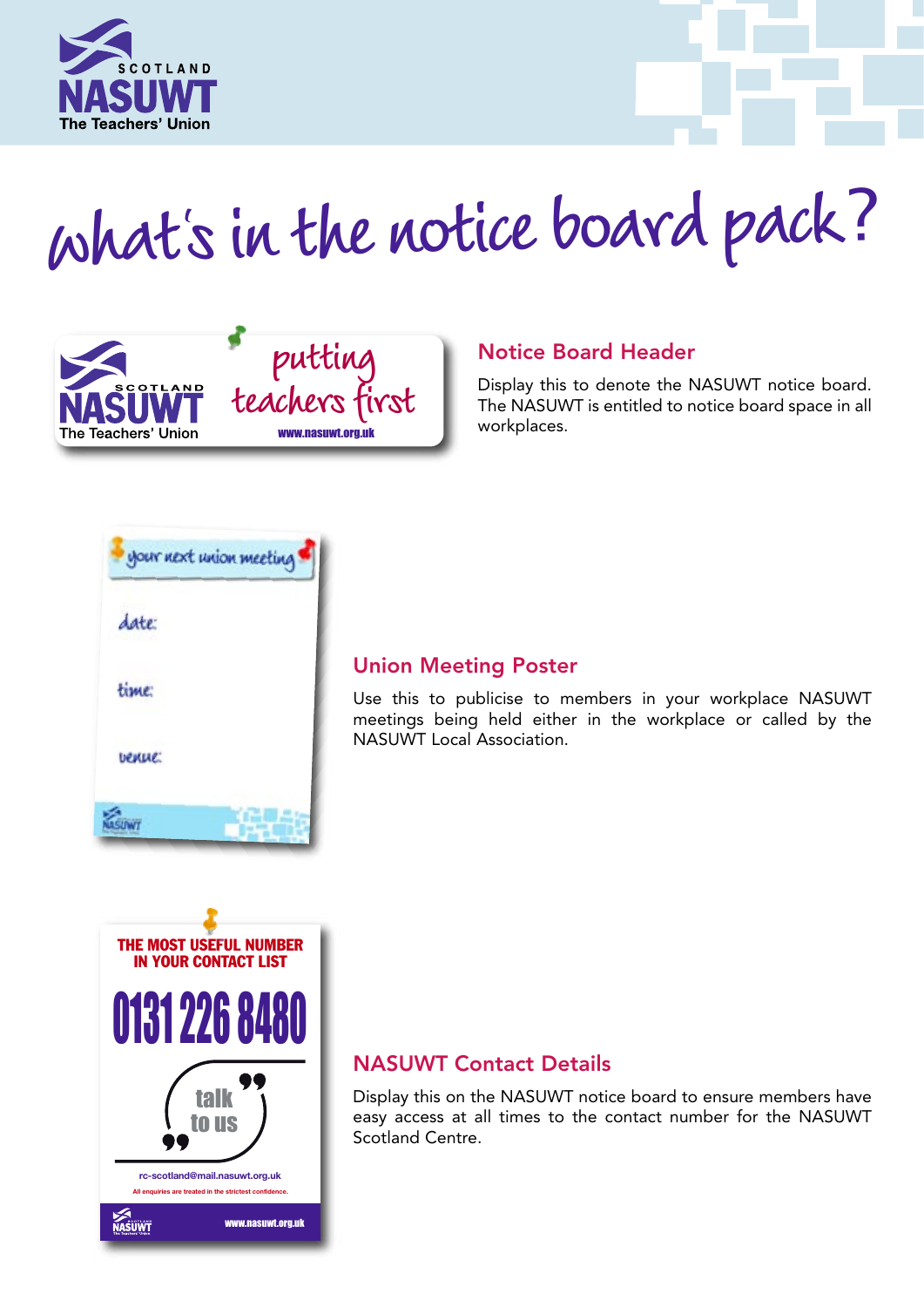

### **Membership Offer**

Display this on the notice board to publicise to non-members the NASUWT's unrivalled FREE membership offer and to ensure members know of the Love2shop voucher scheme for recruitment.

# gour porkplace representative case be contacted on:

### **Workplace Representative/Contact Details**

Most NASUWT workplaces have an accredited NASUWT Representative.

Some workplaces have an NASUWT contact who will support members by passing on information.

Place this on the NASUWT notice board so that members and those interested in joining the NASUWT know who to contact in the workplace.

> **All materials can be downloaded from www.nasuwt.org.uk or request additional copies rc-scotland@mail.nasuwt.org.uk**



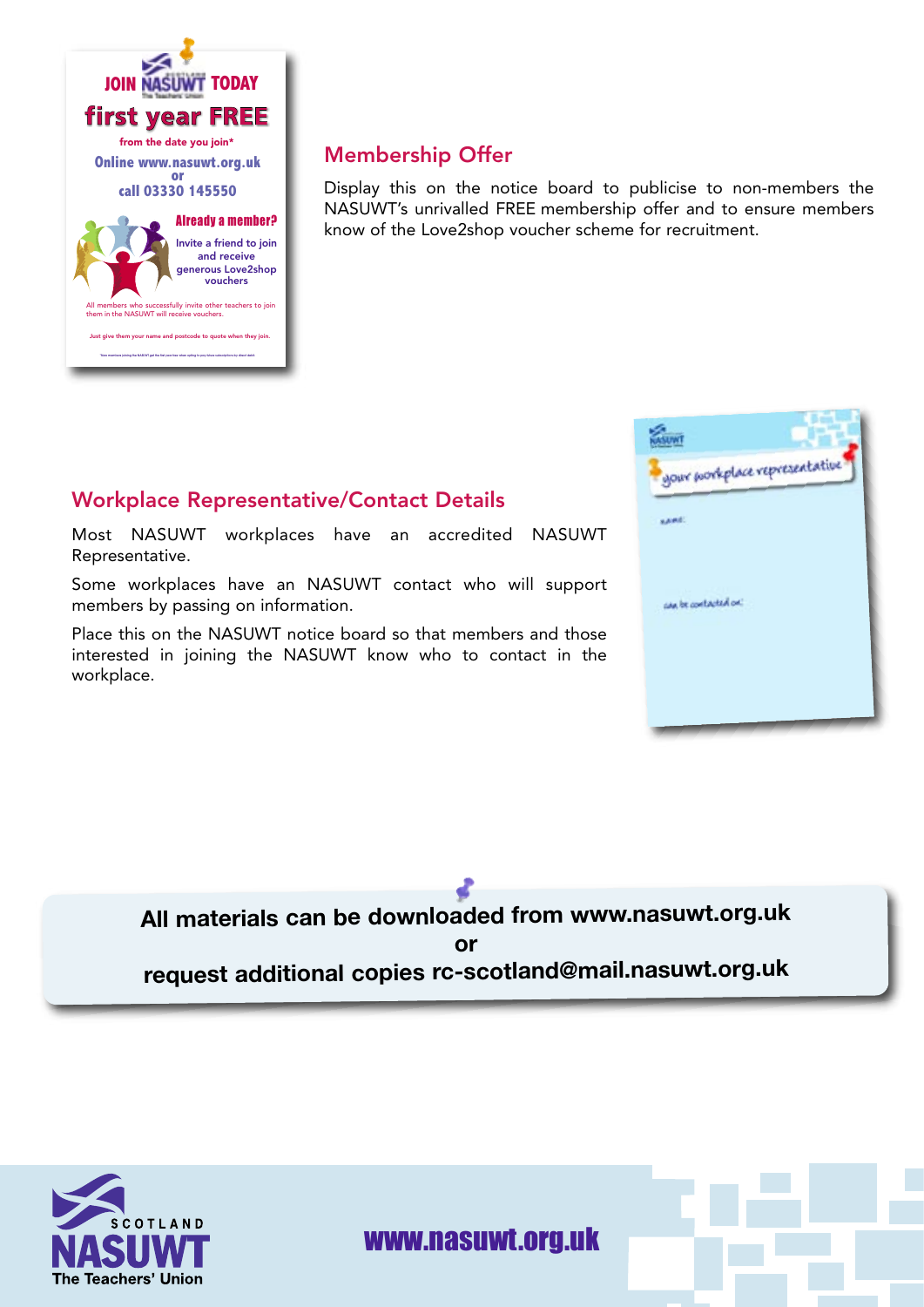



**name**:

**can be contacted on**: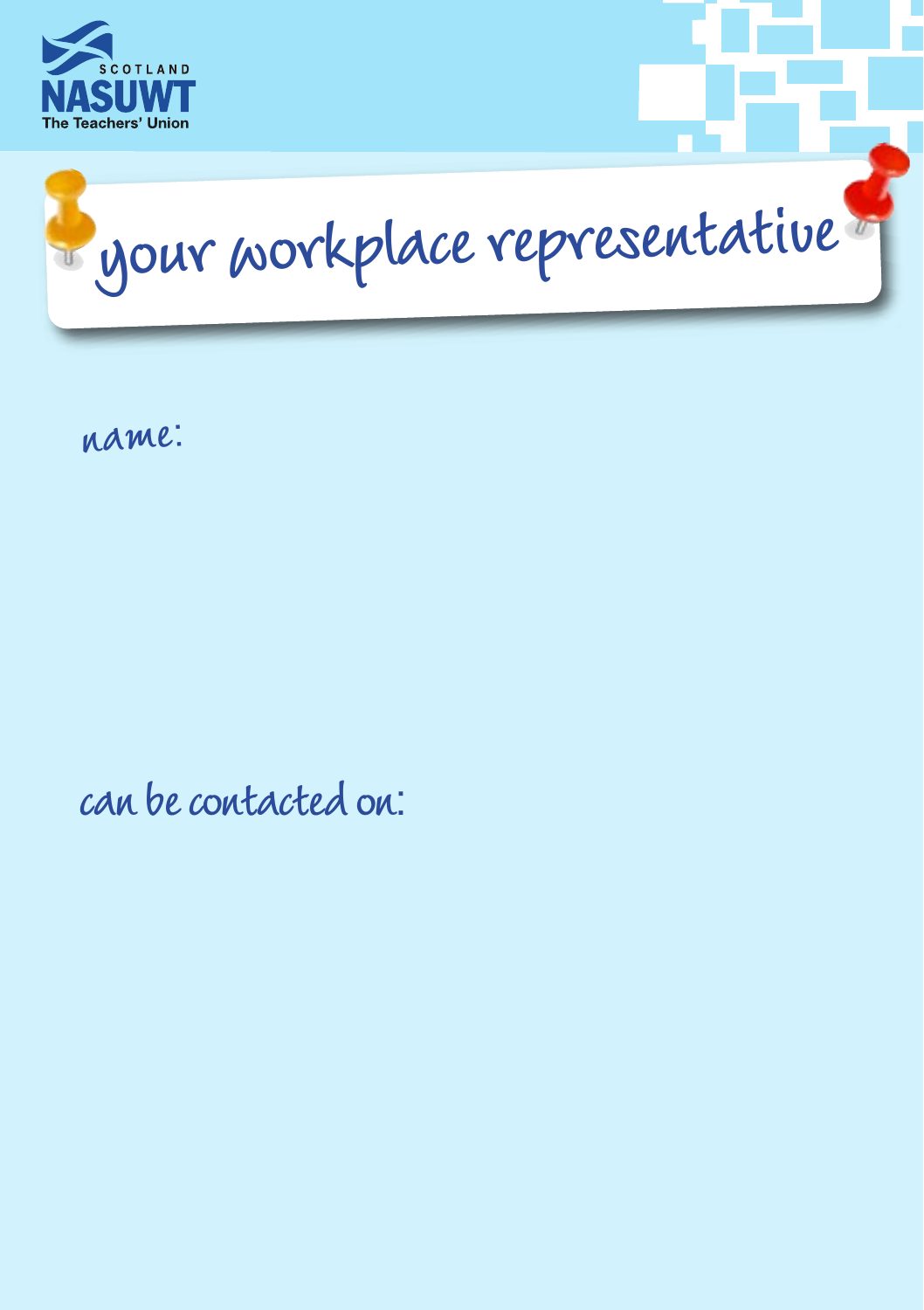



**name**:

**can be contacted on**: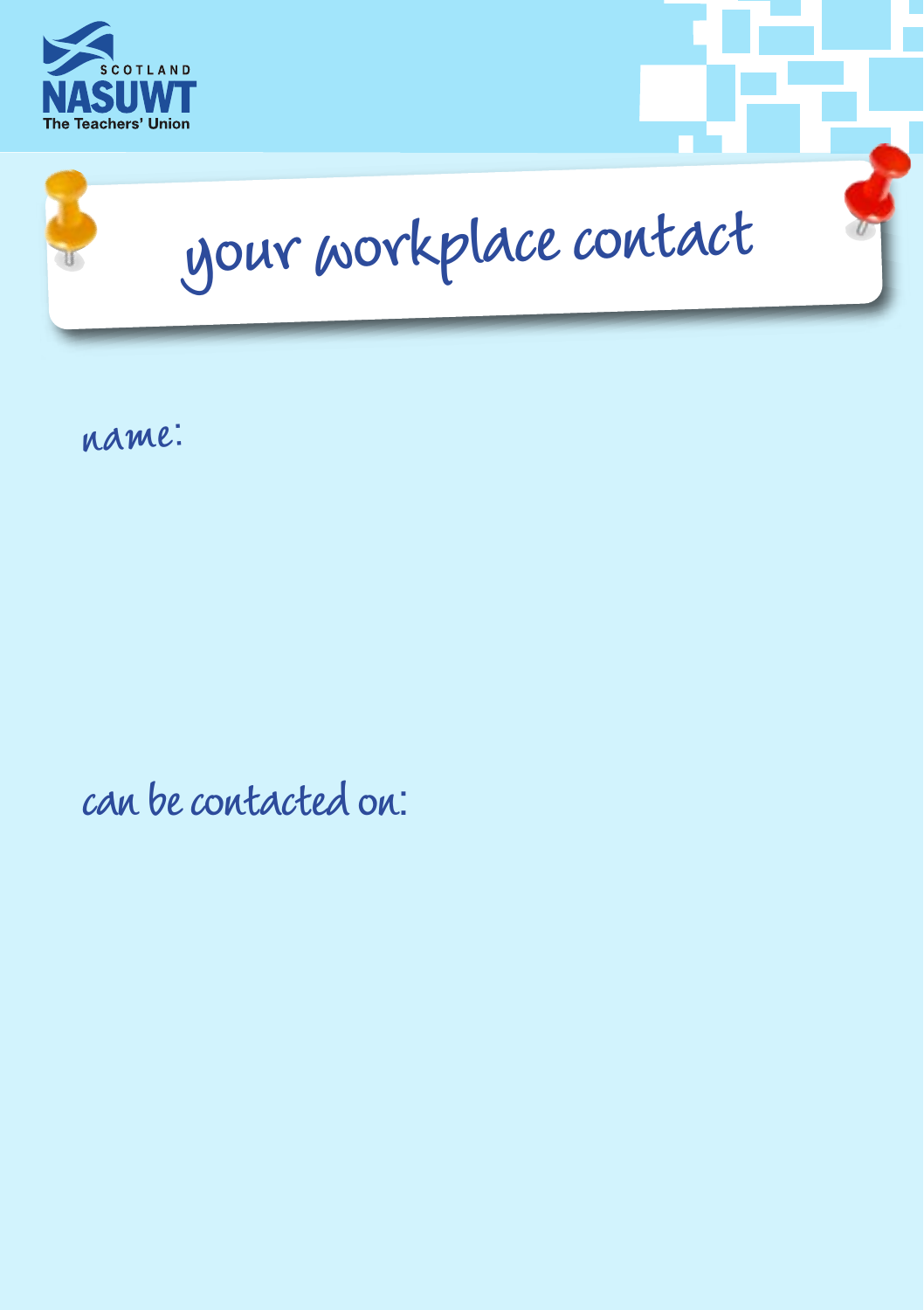

**date**:



## **venue**:



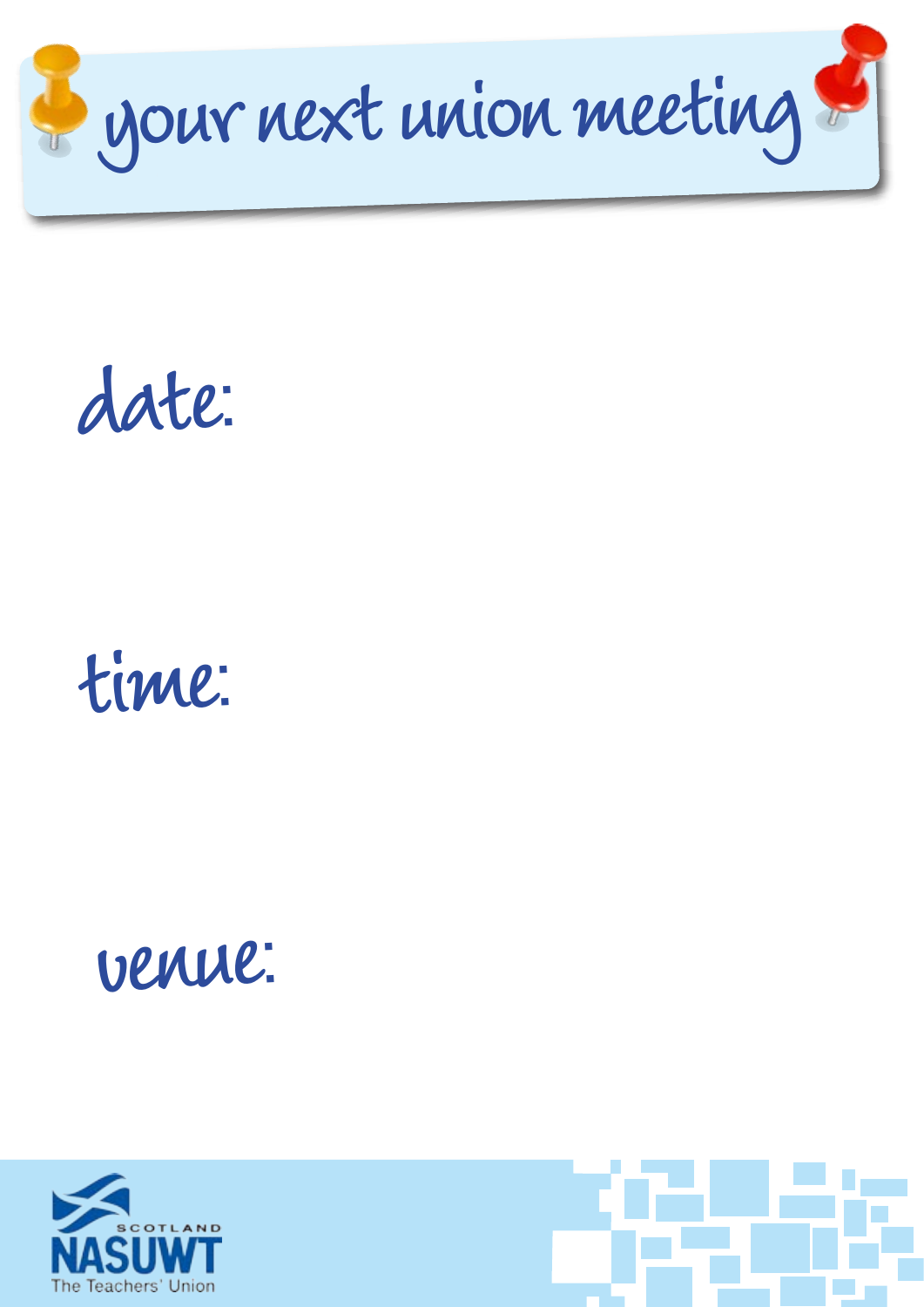### THE MOST USEFUL NUMBER IN YOUR CONTACT LIST

# 0131 226 8480



**rc-scotland@mail.nasuwt.org.uk**

**All enquiries are treated in the strictest confidence.**



www.nasuwt.org.uk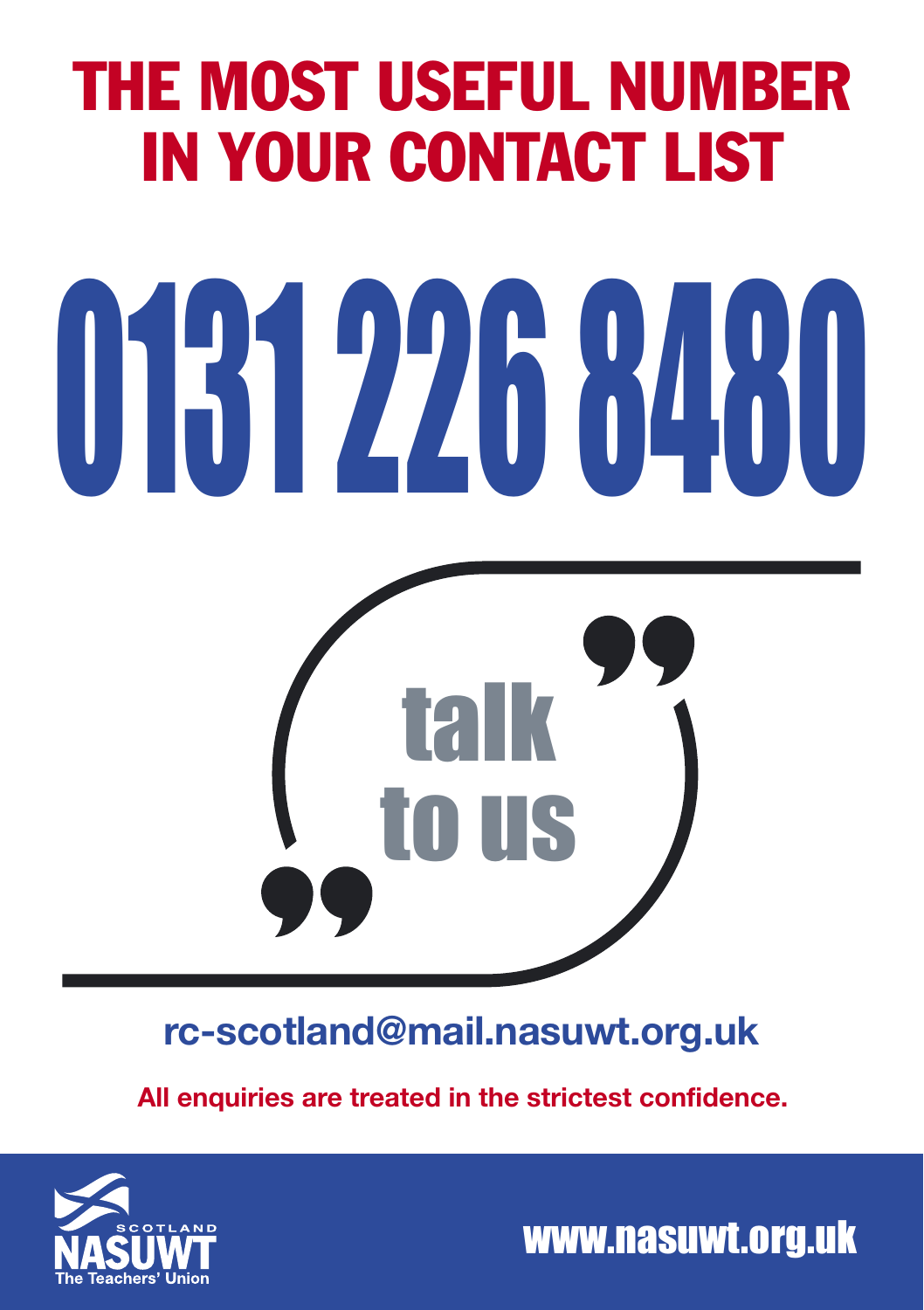



# **from the date you join\* Online www.nasuwt.org.uk**  call 03330 145550



## Already a member?

**Invite a friend to join and receive generous Love2shop vouchers**

All members who successfully invite other teachers to join them in the NASUWT will receive vouchers.

**Just give them your name and postcode to quote when they join.**